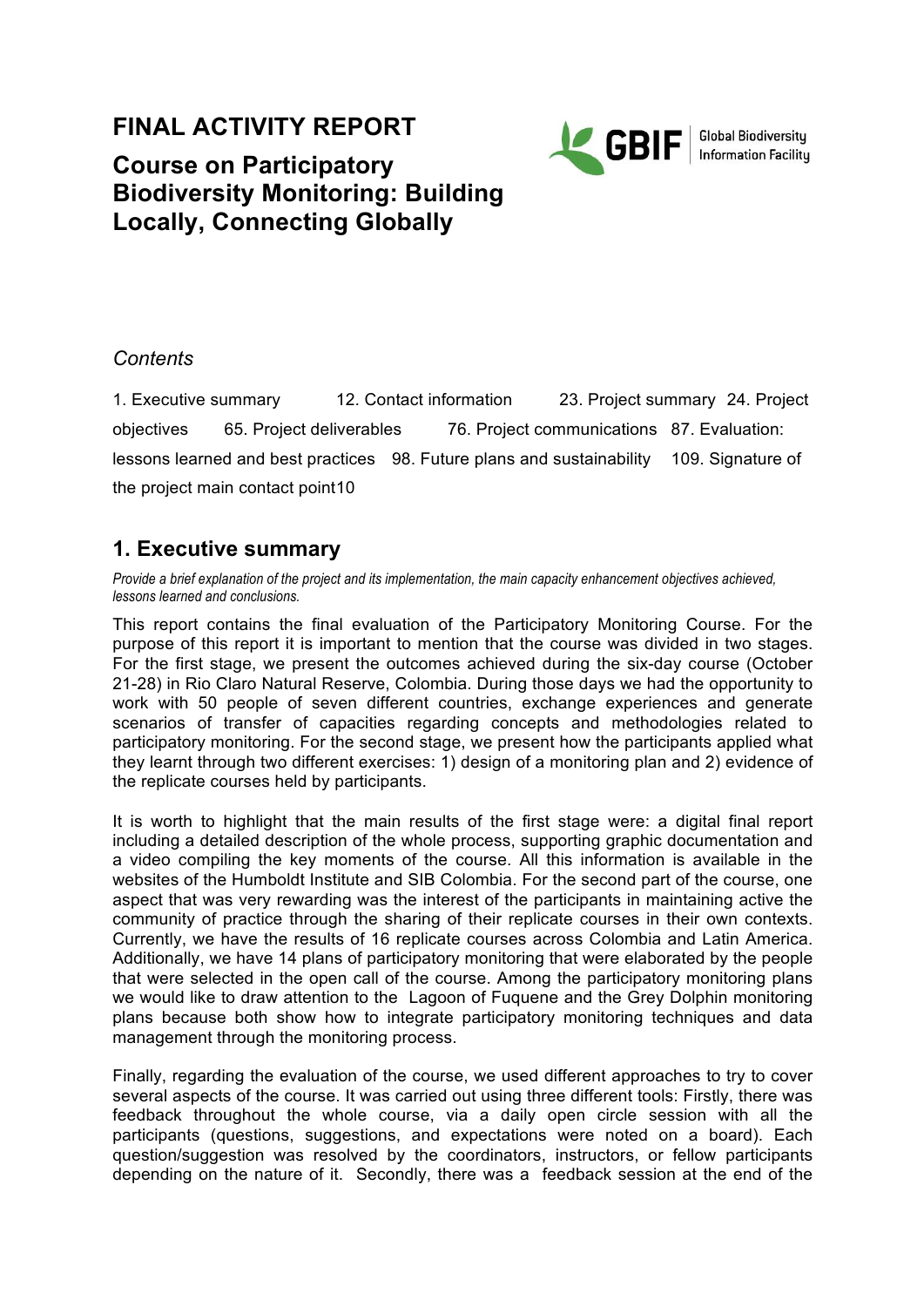

course where all the participants talked about their experiences, the lessons they learned, and about aspects of the course that could be improved. Finally, there was one virtual evaluation where instructors, project partners and participants evaluated the methodology, content, outcomes, logistics and schedule of the course. In general, participants considered that the course was very useful for consolidating a community of practice that will keep on working in the long term in different aspects including: novel approaches about data management and data collecting, and strengthening of participatory strategies (see evaluation report).

## **2. Contact information**

*Provide the name, institutional affiliation, role in the project and contact details of the author(s) of the report.* 

Sindy Martínez Colombia Instituto Alexander von Humboldt Calle 28 A No. 15-09 Bogotá D.C., Colombia smartinez@humboldt.org.co +57 1 3202767 Ext. 1163 Main contact

# **3. Project summary**

*This section should provide readers with a good understanding of the project, from the original plans to the final implementation, highlighting:* 

- *The capacity needs that instigated the project and how these have changed as a result of the project activities.*
- *The activities that have been completed at the time of writing the report, and those that are ongoing or pending (e.g. longer-term evaluation, follow-up projects/meetings/training events) and your plans for their completion.*
- *How the different partners in the project have contributed to its implementation.*

In Colombia there are more than 70 ongoing projects about participatory monitoring and inventory involving public participation. However, a significant number of the projects have no open data, do not have good technological capabilities to facilitate the use of the data they create, do not have clearly-defined information flows, nor clear governance models for the data. Additionally, the monitoring and evaluation of impact at participant level and socioecological systems is not evident. The preliminary mapping of these citizen science initiatives and some of their identified needs is available in the following report: Memorias del Primer Encuentro de Ciencia Participativa.

Based on that scenario, we decided to propose the course as an opportunity to tackle the aforementioned issues. Throughout the course it was possible to get a better insight of the participants' projects, in terms of objectives, activities, and focal communities involved in each project. Additionally, we were able to identify a common pattern among all projects: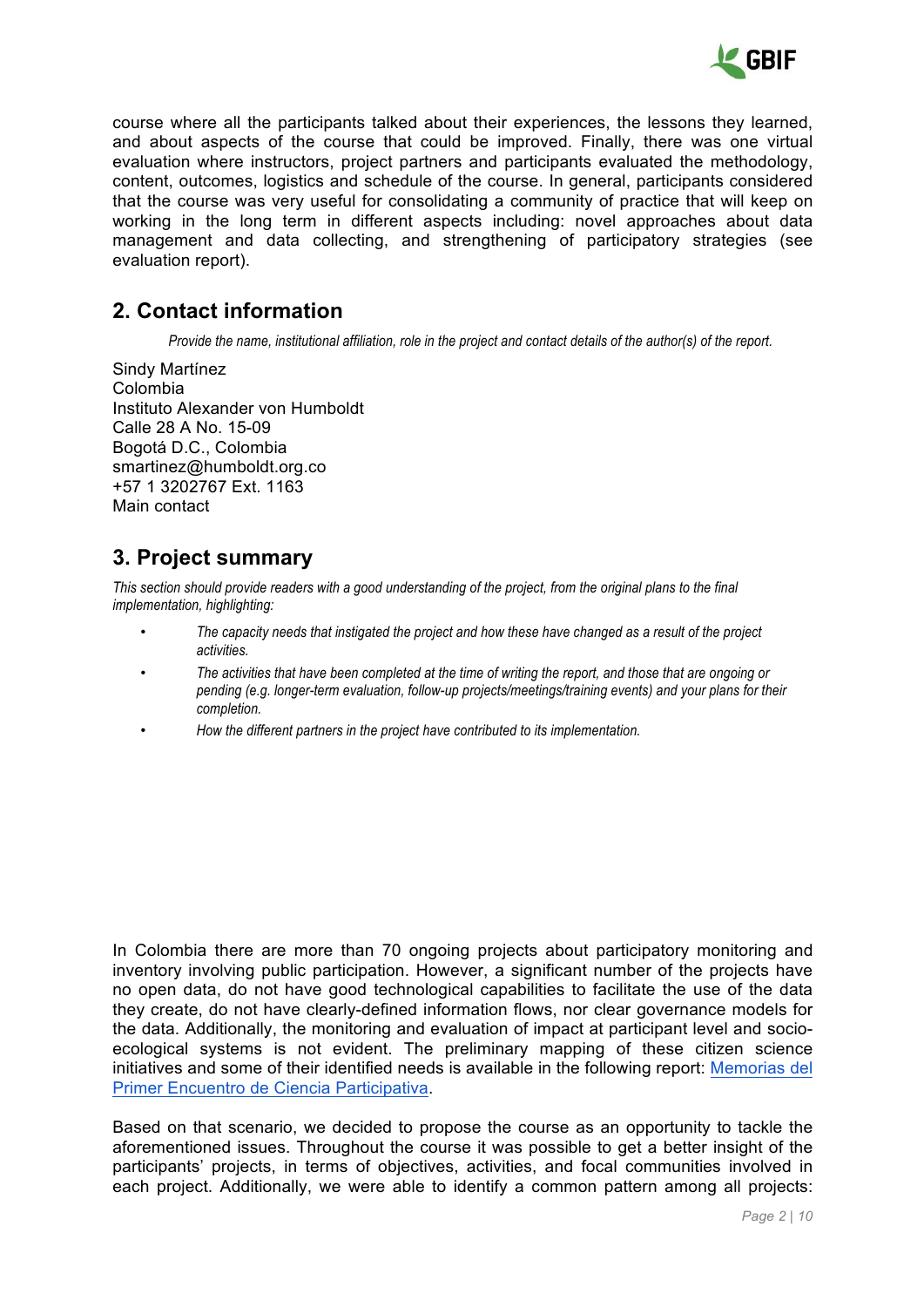

from our perspective all the initiatives were conceived as citizen science projects, however, the participants of the course were not very familiar with the term and general principles of it. After identifying that pattern we tailored the course in a way that at the end of it we achieve a very interesting results: participants felt empowered because they realised that the citizen science was a common ground between them.

Furthermore, we identified that the participants were not aware of the existence of digital platforms and apps for collecting citizen science data such as iNaturalist and eBIRD. Also, they were not very familiar with GBIF and the National System of Biodiversity Information (SIB, acronym in Spanish). However, thanks to the capacity building activities that were carried out during the course, the participants were able to include the use of these tools according to the needs of their projects, also, they acknowledged the link between the information they collected in their projects and GBIF and SiB, and the importance of both biodiversity information systems at national and global levels.

Finally, we achieved one of the main goals of the project, to create a community of practice of citizen science. This achievement allows participants to exchange information, experiences, and foster the transfer of capacities in several aspects including data management and digital platforms, not only within the country but between seven different countries in Latin America (Argentina, Bolivia, Brazil, Colombia, Chile, Mexico, Peru,) and one in Europe (Spain).

### **3.1. Activities completed**

*Highlight the activities that have been completed at the time of writing the report. Explain how the different partners in the project have contributed to its implementation.* 

| <b>Activities</b>                                                                                                                                                                                                                                                                                                                                                                                                                                                                                              | <b>Outputs/Deliverables</b>                                                                                 |
|----------------------------------------------------------------------------------------------------------------------------------------------------------------------------------------------------------------------------------------------------------------------------------------------------------------------------------------------------------------------------------------------------------------------------------------------------------------------------------------------------------------|-------------------------------------------------------------------------------------------------------------|
| Web page of the course, where we<br>published the open call, and where we will<br>shared the results of the course.                                                                                                                                                                                                                                                                                                                                                                                            | https://www.sibcolombia.net/curso-de-<br>monitoreo-participativo-en-biodiversidad/                          |
| Open call: On August 8th, we launched the<br>open call for participation in the course. The<br>call closed on August 31st. The open call<br>required applicants to fill out two application<br>forms: One which required details about<br>their experience, purpose for applying, and<br>replication capacity; the other one required<br>a detailed description (data management,<br>planning, evaluation) of participatory<br>monitoring biodiversity projects in which<br>they are or have been involved in. | Application form: http://bit.do/application-<br>formPM<br>Inventory form:<br>http://bit.do/inventory-formPM |
| Selection of participants: The evaluation<br>committee (4 people) verified the<br>submission and selected 15 people from<br>various regions and different kind of projects<br>in Colombia, and selected one person each<br>from Bolivia and Chile. We invited a<br>participants from Peru and Brazil,                                                                                                                                                                                                          | Selected participants:<br>http://bit.do/participantsPM                                                      |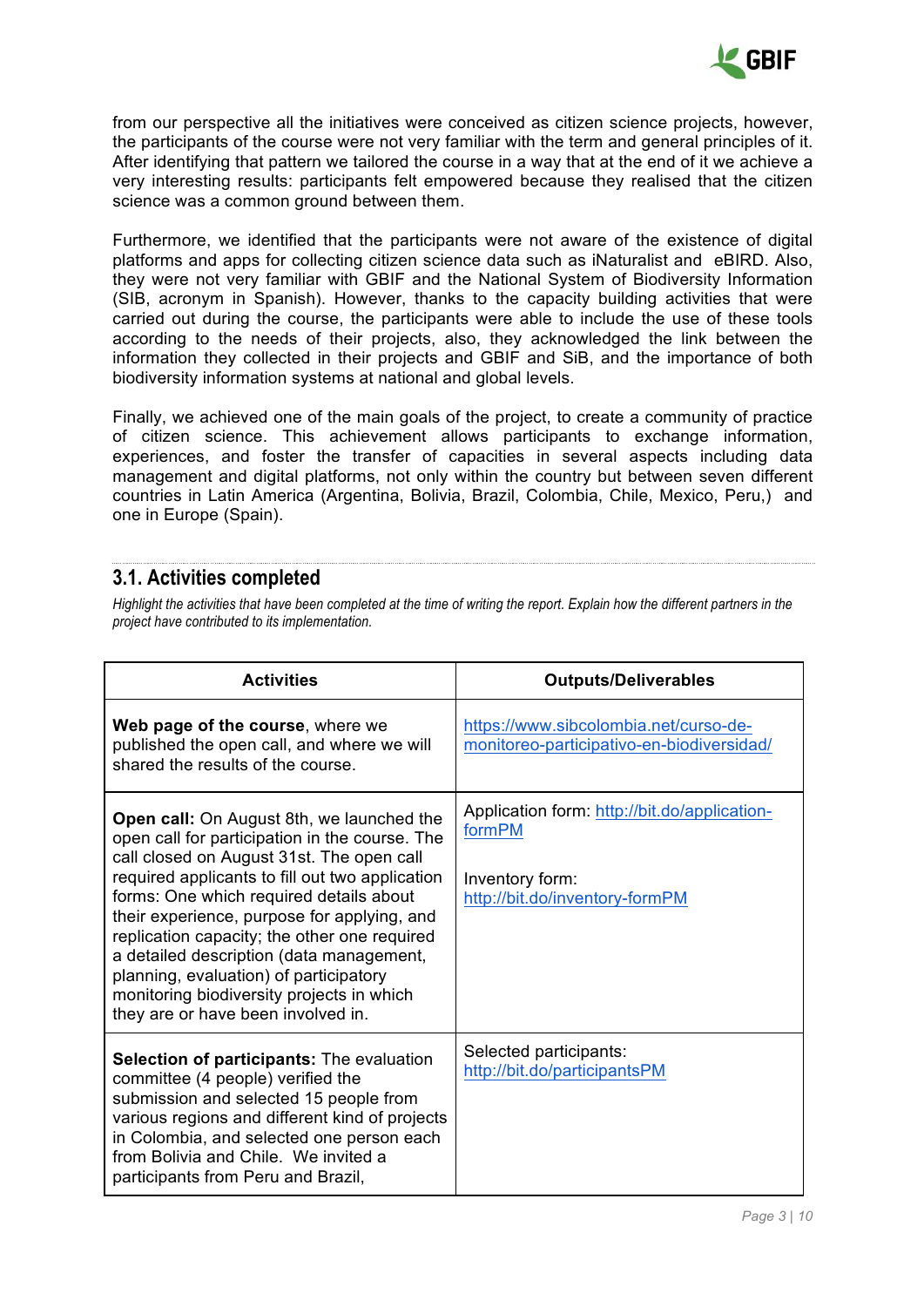

| additionally of the partners from Mexico,<br>Spain and Argentina.<br>177 people from Iberoamerica submitted<br>proposals for the Course: 12 people from<br>Mexico, Spain, Peru, Bolivia and Chile and<br>165 from Colombia. |                                                                                                                                                                                                                                                                                                                                                                                                                                                                                                                                                                                                                                                                                                          |  |
|-----------------------------------------------------------------------------------------------------------------------------------------------------------------------------------------------------------------------------|----------------------------------------------------------------------------------------------------------------------------------------------------------------------------------------------------------------------------------------------------------------------------------------------------------------------------------------------------------------------------------------------------------------------------------------------------------------------------------------------------------------------------------------------------------------------------------------------------------------------------------------------------------------------------------------------------------|--|
| Course: Six days of training for 50 people.                                                                                                                                                                                 | Instructors:<br>http://bit.do/instructorscourse-PM<br>Program:<br>http://bit.do/programPM<br>Photos:<br>https://drive.google.com/open?id=16LKF4h<br>buvhA2yvgHOzmb8S5O5Mo5lt8v                                                                                                                                                                                                                                                                                                                                                                                                                                                                                                                           |  |
| Documentation of the course including<br>methodologies, exchange of experiences<br>and evaluation                                                                                                                           | https://drive.google.com/open?id=19c2C6p<br>n2A3MJ5f6NkOPI7y9emZjJigJ3                                                                                                                                                                                                                                                                                                                                                                                                                                                                                                                                                                                                                                   |  |
| One video with the key reflections about<br>participatory monitoring process including<br>the management of data and information.                                                                                           | https://youtu.be/Pf9tzEyRpWg                                                                                                                                                                                                                                                                                                                                                                                                                                                                                                                                                                                                                                                                             |  |
| <b>Graphic documentation elaborated during</b><br>the course                                                                                                                                                                | https://drive.google.com/open?id=1JGQcX<br>w3MHZ6vKS1CNM7PNOG2LoV9-si9                                                                                                                                                                                                                                                                                                                                                                                                                                                                                                                                                                                                                                   |  |
| Video capsules about the lessons learned<br>by the participants in the course, shared<br>through social networks.                                                                                                           | Capsule 1:<br>https://www.facebook.com/instituto.humbol<br>dt/videos/1594444620623088/<br>Capsule 2:<br>https://www.facebook.com/instituto.humbol<br>dt/videos/1598516280215922/<br>Capsule 3:<br>https://www.facebook.com/instituto.humbol<br>dt/videos/1599538366780380/<br>Capsule 4:<br>https://www.facebook.com/instituto.humbol<br>dt/videos/1600701499997400/<br>Capsule 5:<br>https://twitter.com/inst_humboldt/status/929<br>033703648645123<br>Capsule 6:<br>https://twitter.com/inst_humboldt/status/928<br>385681084252162<br>Capsule 7:<br>https://twitter.com/inst_humboldt/status/930<br>546708144119808<br>Capsule 8:<br>https://twitter.com/inst_humboldt/status/930<br>903574510555136 |  |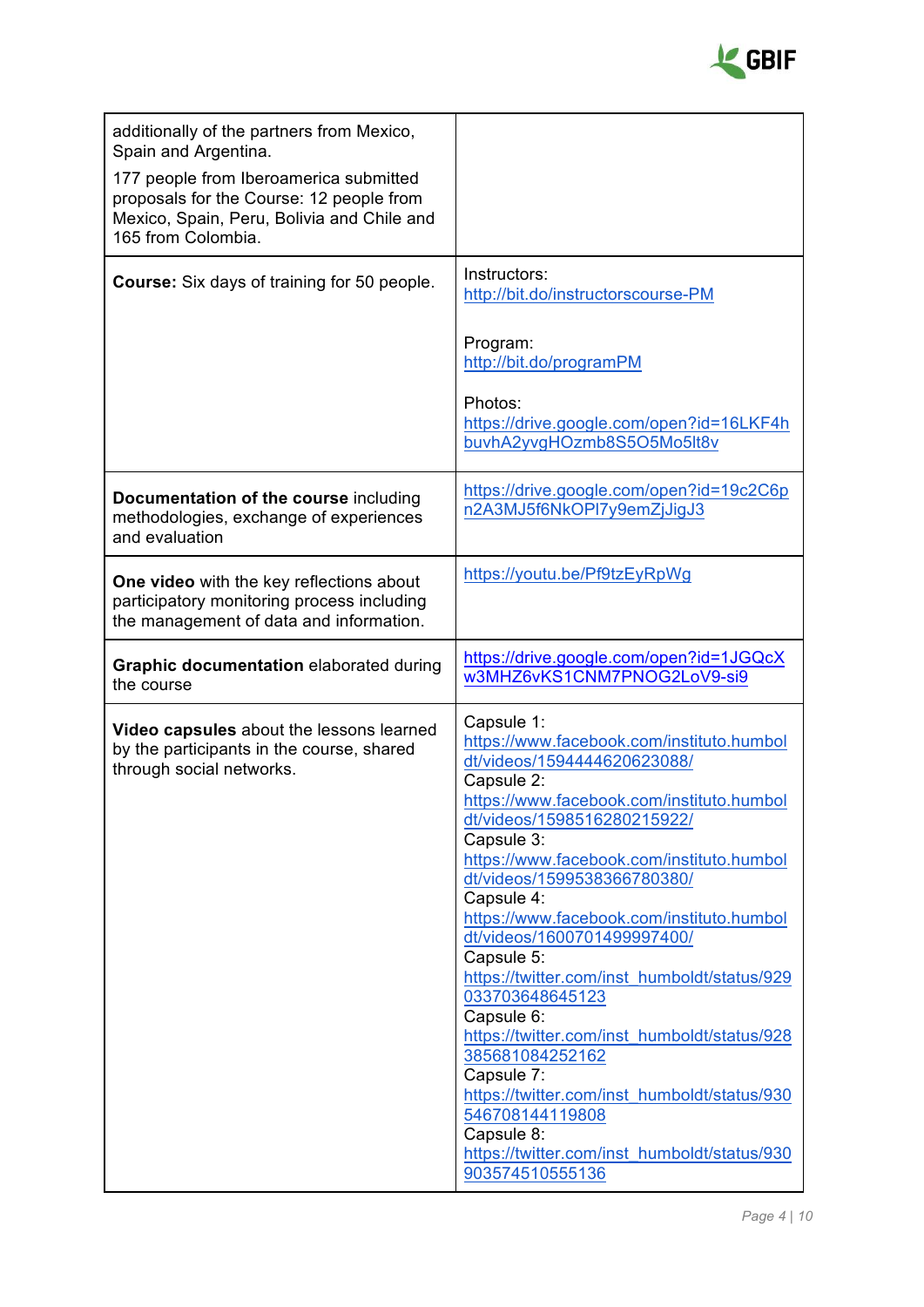

| Document of best practices in<br>participatory monitoring (including<br>visibility of the contributors) and of the<br>criteria to be taken into account for the<br>capture, quality, and publication of data<br>under the GBIF model. | https://drive.google.com/open?id=1XnsbGli<br>9TU-p XNmbsrEvMeit2Kzy-tW                                                                                                                                                                                                                                                                                                                                                                                                                                                            |  |
|---------------------------------------------------------------------------------------------------------------------------------------------------------------------------------------------------------------------------------------|-----------------------------------------------------------------------------------------------------------------------------------------------------------------------------------------------------------------------------------------------------------------------------------------------------------------------------------------------------------------------------------------------------------------------------------------------------------------------------------------------------------------------------------|--|
| Sets of open data through platforms<br>interoperable with GBIF, such as iNaturalist,<br>eBird, Natusfera, wherever feasible.                                                                                                          | Natusfera-Spain:<br>https://www.gbif.org/dataset/e58dbe2f-cfc0-<br>40c2-a04d-e45a7e876980#description<br>Naturalista-Mexico:<br>http://www.naturalista.mx/observations?on=<br>2018-02-25&place id=60682<br>Naturalista-Colombia:<br>https://www.gbif.org/occurrence/search?cou<br>ntry=CO&dataset_key=50c9509d-22c7-<br>4a22-a47d-<br>8c48425ef4a7&event date=2018-04-<br>27,2018-04-<br>30&repatriated=true&advanced=1<br>iNaturalist-Argentina:<br>https://www.inaturalist.org/projects/city-<br>nature-challenge-2018-la-plata |  |
| Participatory monitoring plan developed<br>by each of the participants, which<br>includes the data and information<br>management.                                                                                                     | https://drive.google.com/open?id=1mNMxM<br>MEj1pbiwj0uqyEoDHcBa1yBxB-O                                                                                                                                                                                                                                                                                                                                                                                                                                                            |  |
| Assessment of the evaluation and<br>assessment process and the final<br>results obtained, including evidence<br>of the replicate courses<br>held<br>by<br>participants.                                                               | Evaluation report:<br>https://drive.google.com/open?id=1wqdiNX<br>2OIrYwvXsASS0YbWfOdSyeNC8tvCkng 4<br>aXK0<br>Feedback:<br>https://docs.google.com/spreadsheets/d/1n<br>bx8TjUM0UOgXhkzBWGKBA3RejPlubByV<br>3bCAHTzy98/edit?usp=sharing                                                                                                                                                                                                                                                                                          |  |
| Replicate of the workshop done by<br>participants in their own countries.                                                                                                                                                             | https://drive.google.com/drive/folders/1JdN<br>MU0GL8JAp0SLdA1ywtUt7CaID-<br>N5N?usp=sharing                                                                                                                                                                                                                                                                                                                                                                                                                                      |  |

#### **3.2. Post-project activities**

*Highlight post-project activities if any (e.g. longer-term evaluation, follow-up projects/meetings/training events) and your plans for their completion.* 

● Firstly, it is important to highlight that the community of practice that was established during the course kept on working together in different scenarios. Likewise, they have been involved in some of the activities that we have carried out in the Institute. One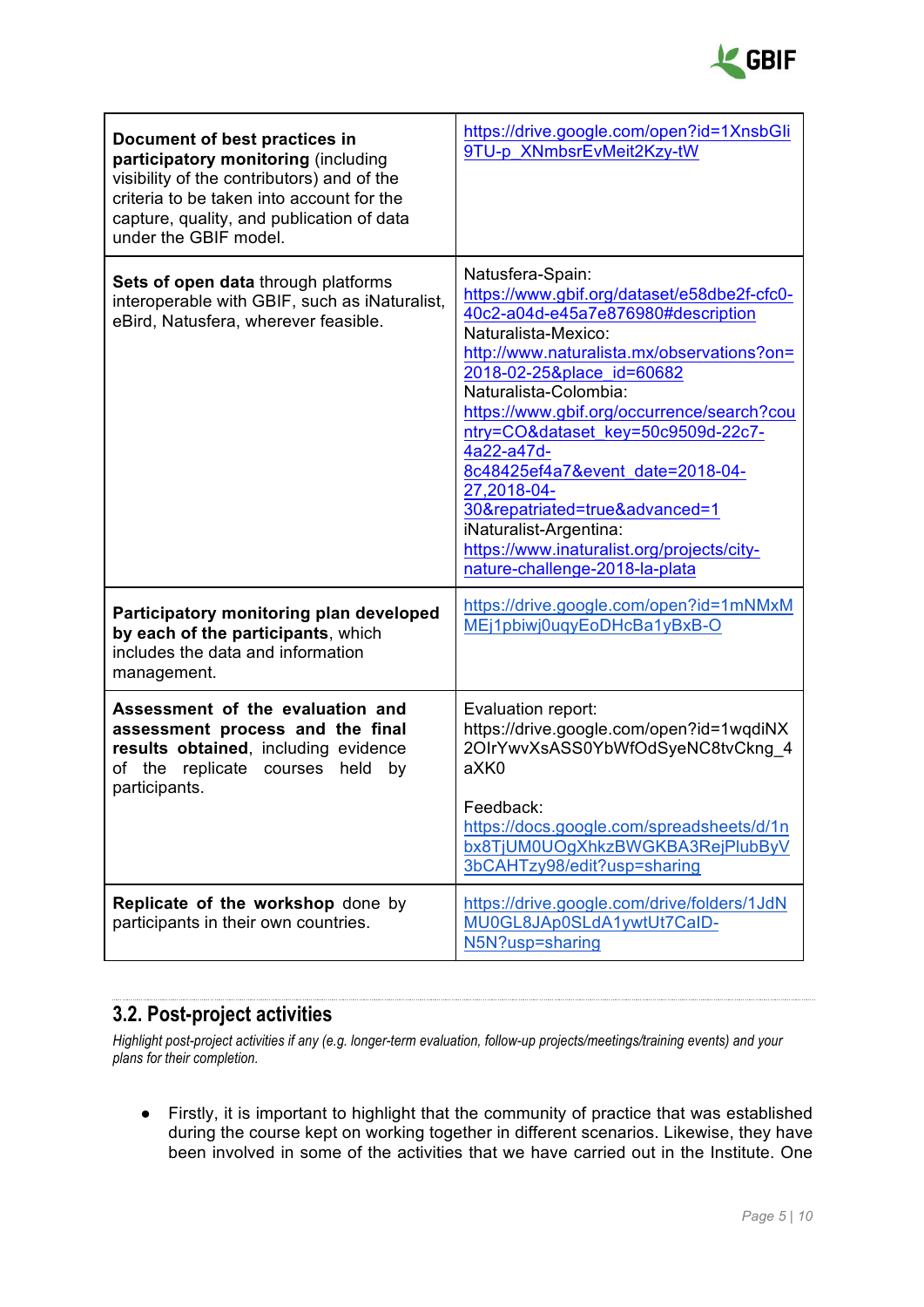

example of the interactions within the community of practice is the constant support of Elizabeth Torres (CONABIO, Mexico) in training about the use of iNaturalist.

- Secondly, in the In the long term, we are thinking about proposing a second course focused on scientific monitoring (participatory and non participatory) and evaluation of processes.
- Finally, we are trying to get some funding to support one of the prioritized initiatives that has a potentially feasible monitoring plan and also a methodology that supports and encourages community participation.

### **4. Project objectives**

*A list of the objectives included in your original project proposal, and a description of how your project activities contributed to meeting them. . Also include any additional objectives that were defined during the implementation of the project.* 

### *"Presenting conceptual and methodological bases to build a participatory monitoring plan that responds to the needs of the different actors, civil society, scientists, among others"*

The main modules for achieving this objective were 3, 5, 7 and 8, in these modules the main topics were: types of projects, levels of participation, data management, good practices and prioritization of current needs. Additionally, we designed supporting material for the participants to design their own monitoring plans.

### *"Presenting in a practical way social technologies and methodological tools that facilitate the work between scientists and civil society for the construction of common objectives in the monitoring"*

The module 3 of the course was entirely focused on explaining methodologies, experiences and data and information management. In this module, one of the researchers of the Humboldt Institute explained the process to publish information in the SiB Colombia, for different kind of users. Additionally, Felipe Castilla (GBIF Spain) presented the platform Natusfera and talked about how this platform has helped to increase the participation of citizens in collecting biodiversity data in Spain.

Given the importance of this topic we created a guideline that explains the data management process (including the criteria to be taken into account for the capture, quality, and publication of data under the GBIF model) and how to incorporate it in the design of the monitoring plans.

*"Explaining basic aspects to plan data management and participatory monitoring information, including citizen science technology tools, publication platforms and good practices that facilitate its use at the local, regional and global levels"*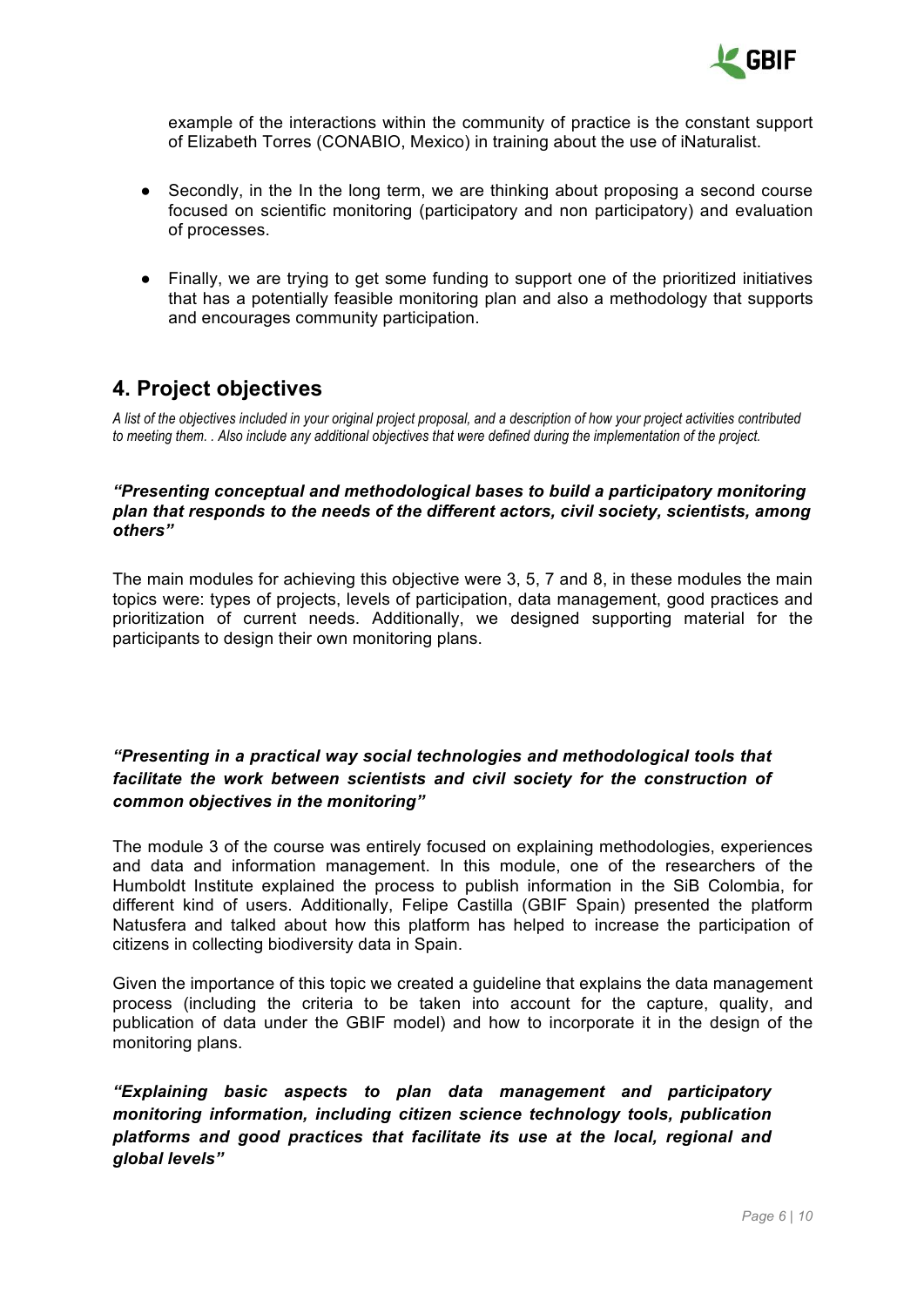

To achieve this objective we selected key presentations of two participants of the course: Elizabeth Torres (CONABIO - Mexico) and Joaquin Cochero (Conicet - Argentina). Both explained from their own experience the advantages of using citizen science platforms and apps. At the end of the course, Elizabeth Torres (CONABIO - Mexico) conducted a brief workshop with the basics about how to use iNaturalist.

### *"Discussing instruments and methodologies for monitoring and evaluating the impact of participatory monitoring initiatives at three levels: science, people and socio-ecological systems"*

The participants of the course had the chance to discuss about lessons learnt, identification of key tools for implementing in their projects, and best practices to follow up processes related to inventory and monitoring. Those discussions were carried out using the World Cafe methodology, which allows to create scenarios of dialogue in small groups. After finishing the discussions in each group, each group presented the results of their discussion in short theater plays.

### *"Exchanging experiences and lessons learned among participants"*

In module one, local participants shared their experiences about working with local communities. Additionally, they had the chance to ask questions related to data management, monitoring, and highlighted the importance of tailoring th monitoring plans according to their own contexts.

# **5. Project deliverables**

*The original list of deliverables from your project proposal, including a description of the final deliverables produced.Make sure to include sources of verification for each of the deliverables, such as details of data mobilized through the project including DOIs to published datasets, and/or links to re-usable information resources or tools. Alternatively, the deliverables can be attached to the report as an annex.*

| <b>Deliverables</b>                                                                                                                                                      | <b>Deliverables produced</b>                                                                                                                     |  |
|--------------------------------------------------------------------------------------------------------------------------------------------------------------------------|--------------------------------------------------------------------------------------------------------------------------------------------------|--|
| A website for the course which will be used<br>to put out the open calls, as well as to<br>catalogue and present the course content,<br>videos, and other documentation. | https://www.sibcolombia.net/curso-de-<br>monitoreo-participativo-en-biodiversidad/                                                               |  |
| Documentation of the course, including<br>methodologies and exchange of<br>experiences and evaluation.                                                                   | https://drive.google.com/open?id=19c2C6pn<br>2A3MJ5f6NkOPI7y9emZjJigJ3<br>https://drive.google.com/open?id=1JGQcXw<br>3MHZ6vKS1CNM7PNOG2LoV9-si9 |  |
| Course videos edited and available under<br>an open licence.                                                                                                             | https://youtu.be/Pf9tzEyRpWg                                                                                                                     |  |
| Document of best practices in participatory<br>monitoring (including visibility of the<br>contributors) and of the criteria to be taken                                  | https://drive.google.com/open?id=1XnsbGli<br>9TU-p XNmbsrEvMeit2Kzy-tW                                                                           |  |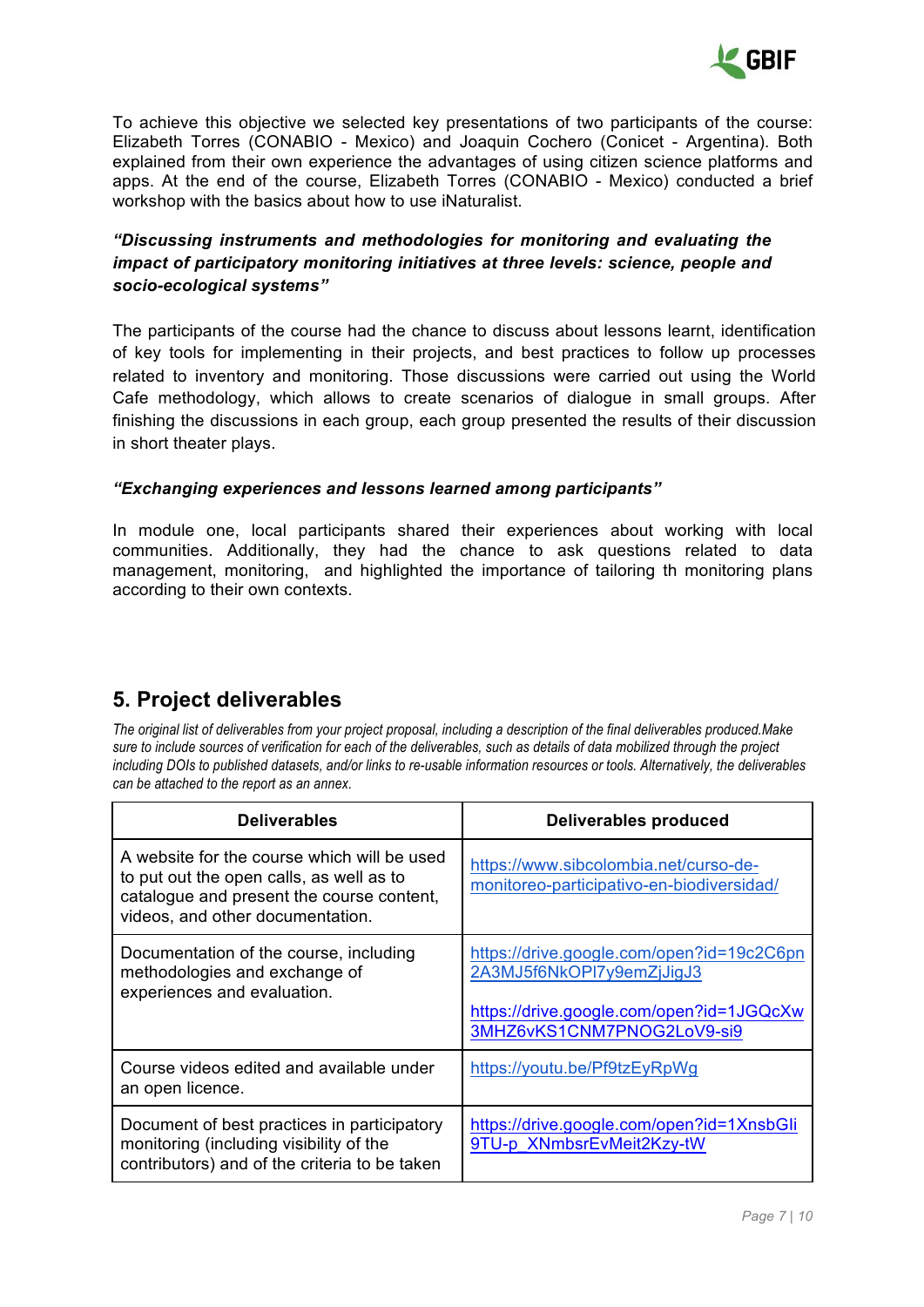

| into account for the capture, quality, and<br>publication of data under the GBIF model.                                                                        |                                                                                                                                                                                                                                                                                                                                                                                                                                                                                                                                   |  |
|----------------------------------------------------------------------------------------------------------------------------------------------------------------|-----------------------------------------------------------------------------------------------------------------------------------------------------------------------------------------------------------------------------------------------------------------------------------------------------------------------------------------------------------------------------------------------------------------------------------------------------------------------------------------------------------------------------------|--|
| Sets of open data through platforms<br>interoperable with GBIF, such as iNaturalist,<br>eBird, Natusfera, wherever feasible.                                   | Natusfera-Spain:<br>https://www.gbif.org/dataset/e58dbe2f-cfc0-<br>40c2-a04d-e45a7e876980#description<br>Naturalista-Mexico:<br>http://www.naturalista.mx/observations?on=<br>2018-02-25&place id=60682<br>Naturalista-Colombia:<br>https://www.gbif.org/occurrence/search?cou<br>ntry=CO&dataset_key=50c9509d-22c7-<br>4a22-a47d-<br>8c48425ef4a7&event date=2018-04-<br>27,2018-04-<br>30&repatriated=true&advanced=1<br>iNaturalist-Argentina:<br>https://www.inaturalist.org/projects/city-<br>nature-challenge-2018-la-plata |  |
| Participatory monitoring plan developed by<br>each of the participants, which includes the<br>planning of data and information<br>management.                  | https://drive.google.com/open?id=1mNMxM<br>MEj1pbiwj0uqyEoDHcBa1yBxB-O                                                                                                                                                                                                                                                                                                                                                                                                                                                            |  |
| Assessment of the evaluation and<br>assessment process and the final results<br>obtained, including evidence of the replicate<br>courses held by participants. | Evaluation report:<br>https://drive.google.com/open?id=1wqdiNX2<br>OlrYwvXsASS0YbWfOdSyeNC8tvCkng 4a<br>XK <sub>0</sub>                                                                                                                                                                                                                                                                                                                                                                                                           |  |
| The participants in the project, will replicate<br>the workshop in their own countries.                                                                        | https://drive.google.com/drive/folders/1JdN<br>MU0GL8JAp0SLdA1ywtUt7CaID-<br>N5N?usp=sharing                                                                                                                                                                                                                                                                                                                                                                                                                                      |  |

### **6. Project communications**

*Report on the way the results of your project have been communicated and shared with the project stakeholders and broader GBIF community . Please also review the page describing your project available from*  https://www.gbif.org/programme/82219/capacity-enhancement-support-programme#projects. *Highlight any additional documents, events, news items or links that you would like to add to your page.* 

The Participatory Monitoring Course was promoted using different digital media channels including the website and social networks of the Humboldt Institute and SiB Colombia (see links in activities section). Additionally, we produced a video with the highlights of the course.

Likewise GBIF and GBIF Spain shared the results of the course in their websites:

https://www.gbif.es/en/proyecto/participatory-biodiversity-monitoring/

https://www.gbif.org/project/83344/training-in-participatory-biodiversity-monitoring-buildinglocally-connecting-globally#about

Finally, we are expecting to publish an article about citizen science, in which we are going to present the result of the inventory of citizen science initiatives in the country (information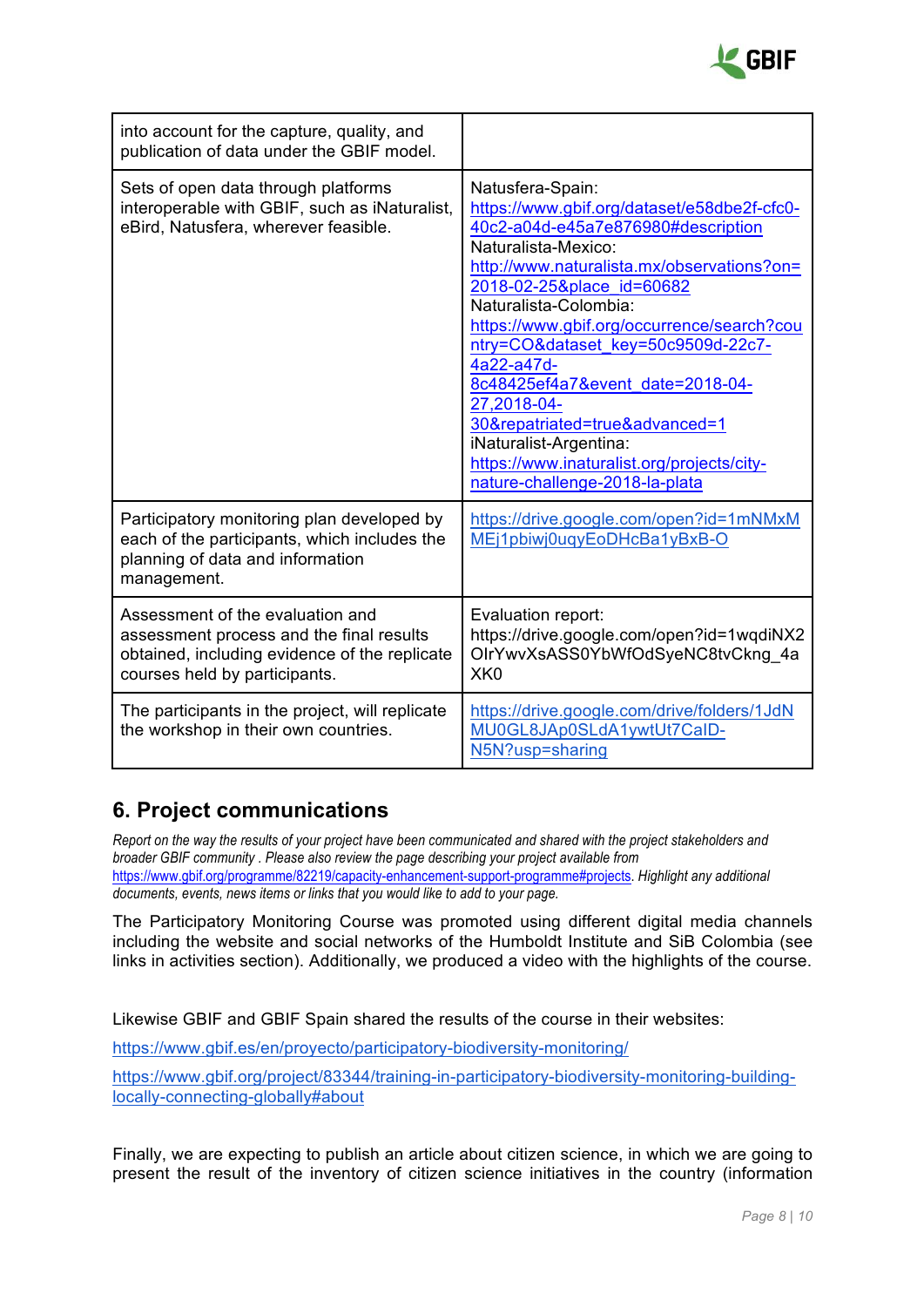

obtained in the course). It would be published at the end of the year in a publication of the Humboldt Institute.

### **7. Evaluation: lessons learned and best practices**

*An assessment of the overall outcomes and impacts of your project, including strengths and weaknesses in its implementation and results. If any changes have been made to the project plans please clearly indicate this and the reasons for this. Try to identify your experiences that could help others to design and implement projects more effectively, including the best practices to adopt and the pitfalls to avoid.*

#### **Evaluation of the main project activities**

| <b>Outputs/Deliverables</b>                                                | <b>State</b> |
|----------------------------------------------------------------------------|--------------|
| Website with information about the course                                  | 100%         |
| Open call and participates selected                                        | 100%         |
| Six days of workshop with at least 40 participants                         | 100%         |
| Video that consolidates the main lessons learned                           | 100%         |
| Draft of the data management process for citizen science data              |              |
| Documentation of the course                                                | 100%         |
| Communications plan                                                        | 100%         |
| Supporting participants in publishing data and creating/updating their own | 100%         |
| participatory monitoring plan                                              |              |

### **Lessons learnt**

On the one hand, we believe that the course was an opportunity to set some foundations of citizen science in the country and allowed us to proposed strategies to improve some parts the designing of participatory monitoring plans and inventories. However, we believe that there are still many aspects to cover, thus, we consider that we need to create other scenarios to keep on working together. On the other hand, it allowed us to get an insight of the state of several initiatives of citizen science in the national and regional levels. Additionally, we were able to identify the levels of applicability of those initiatives according to the needs and context in which the projects are embedded in.

Furthermore, it was possible to broaden the recognition of tools and platforms for publication of open data, also during the course we set the conceptual and methodological basis for the designing of a monitoring plan. However, we believe that it is still necessary to continue working on the training about the aforementioned topics. Therefore, we are considering the possibility of organizing an intensive workshop some of those themes.

According to the evaluation carried out after the course, 80% of the participants considered that the course was very useful and fostered a great scenario for exchanging experiences related to participatory processes at national and international level. It is important to mention that the participants of the course also highlighted some difficulties related to their projects, including: lack of continuity of projects, lack of understanding from donors perspective to the local context when asking for results and difficulty to understand the scope of a participatory monitoring project.

Finally, it is worth to mention that working in association with different partners was fundamental for the development of the course. Working with GBIF representatives of Spain and Latin America was very important, especially in themes related to the application of